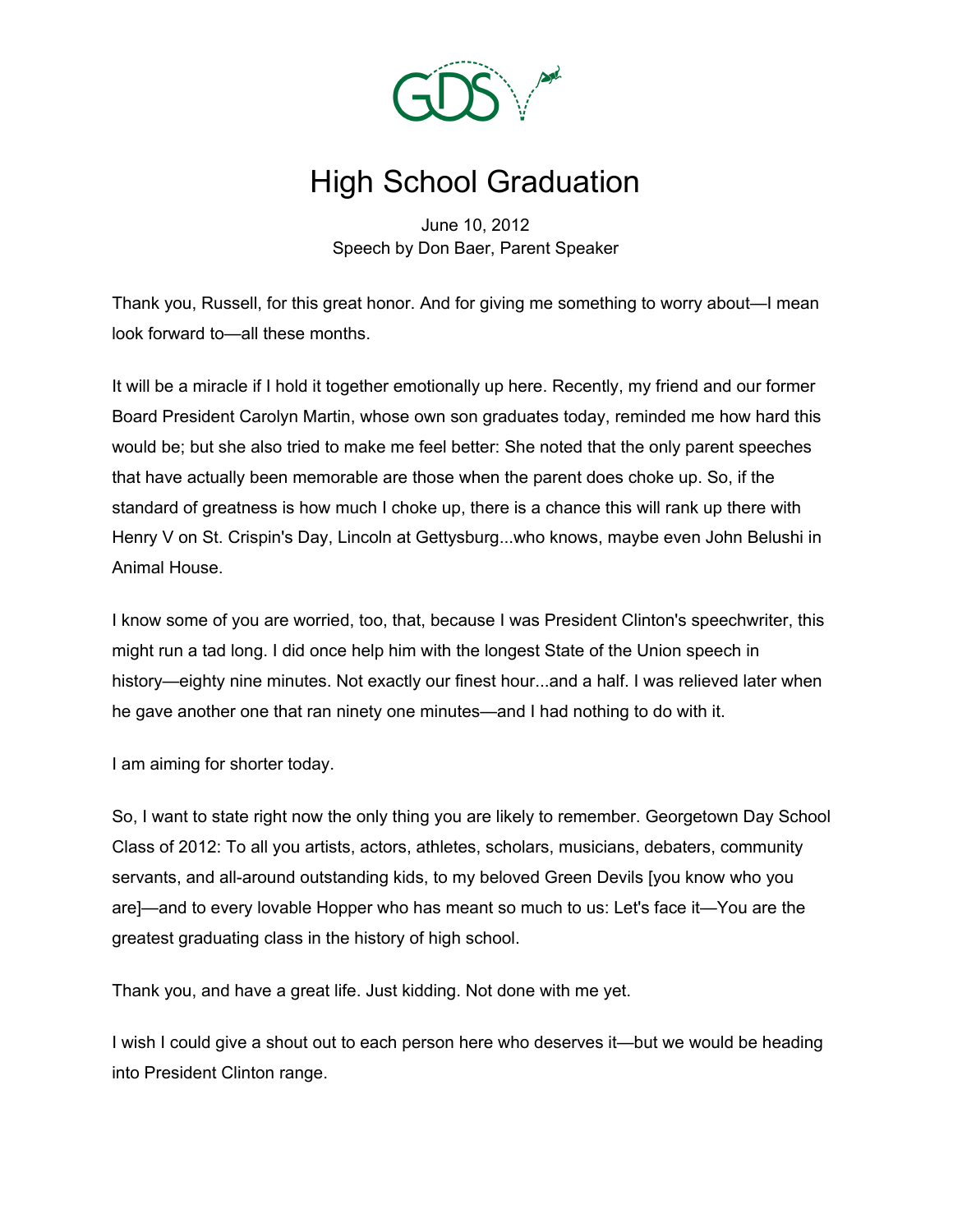So, thank you to the amazing teachers, coaches, college counselors, principals, deans, directors, staff, and, of course, ... to that rocking flash mob [Tonys are tonight]. To borrow from Russell at Senior Night: Every one of you who has inspired, cared for, and simply loved our children, we will hold you in our hearts forever. Tom Yoder and Kevin Barr, thank you for guiding the high school with such devotion. To Russell in particular and to our dedicated board: I wish my children could be here for the next ten years, because, with your leadership, the best is yet to be.

On a very personal note: To all the generous families, our friends, who have nurtured and literally fed our son Adam all these years, we owe you big time—as in six feet, five inches big time. And Adam has asked me to thank his friends for years and years of tolerating his Lactose intolerance. [I warned you it was a very personal note.]

To you parents, I feel a deep sense of responsibility about speaking to your children. So, I want to say to the children we all share in this community: You should never stop appreciating what your parents have done for you, but we are grateful to you too. Seeing your moms and dads has made us better women and men—more exhausted, yes—but better, and we mean that.

Speaking of doing better, one heard a story about five people flying in a twin engine plane, when they realized both engines had given out, they were going to crash and they had only four parachutes. Five people, four chutes.

The first person to speak up was the pilot. "Only I know the engine's design defect," she said. "And I have to survive so millions of people don't die in similar crashes." So she took the first parachute and jumped.

The second person was the President of the United States. "Whoa," he said. "This is tough. The world faces dire crises. If I were to die, it could bring the whole thing down." He took the next parachute and jumped to safety.

The next person was former Secretary of State Henry Kissinger, a very important—and self-impressed—man. "I am the smartest man in the world," he said. "It has been many years since I was in office, but I still constantly give sage advice. My death would be a huge tragedy for the world." Then he took the next bag and jumped.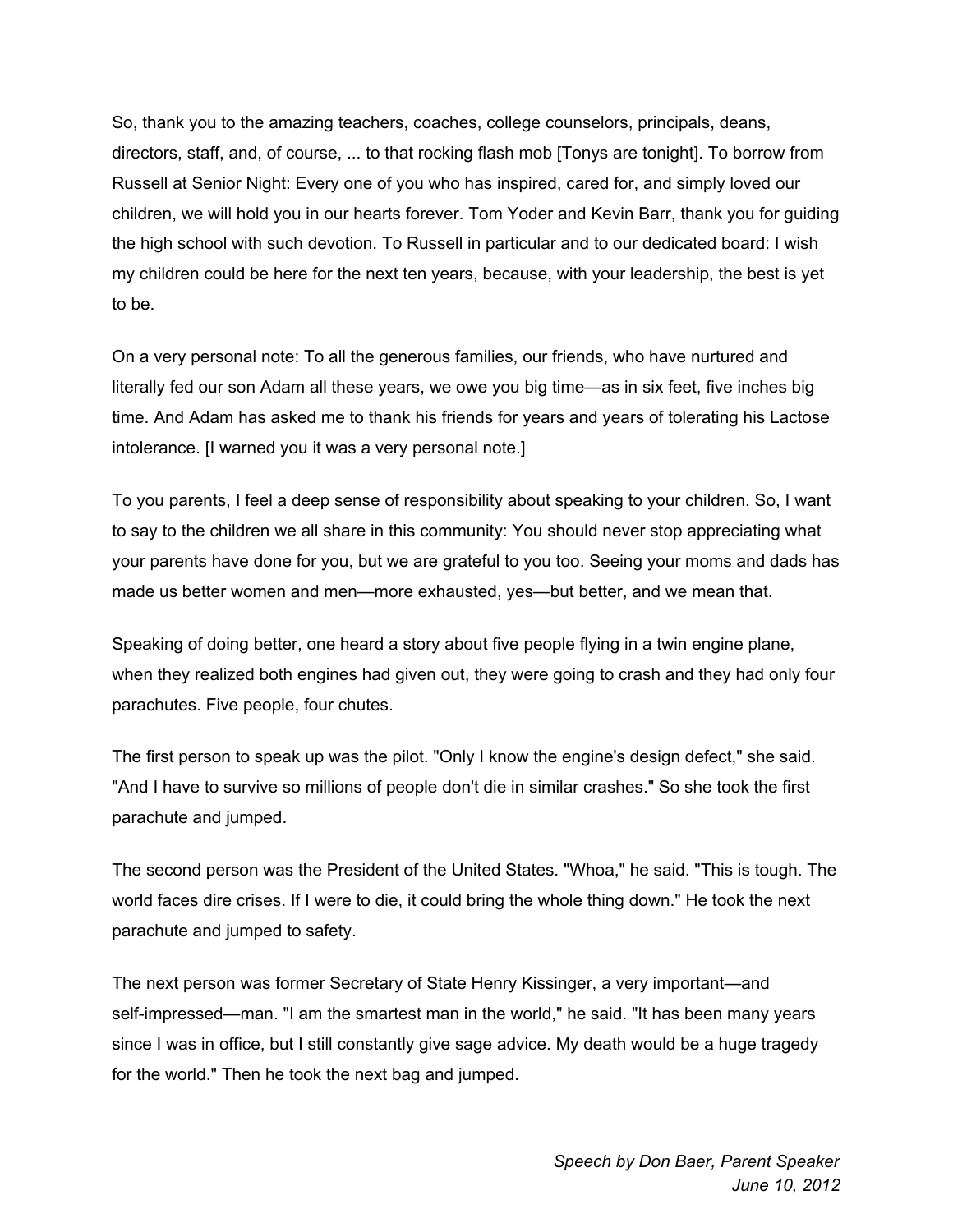That left two people, an old priest and a GDS student. "My child," the priest said, "I have lived a long life, sacrificing for my fellow human beings. I want you to take the last parachute and save yourself." And the GDS student said to the priest: "Father, my man, no worries. The smartest man in the world just jumped out of the plane with my backpack."

I tell that story for a few reasons. One is I can only remember two jokes- and let's just say the other one would not be right for this crowd.

Also, if your family is like ours, then your parents need a better reason to explain why it is bad to lose your backpack—again—than simply saying: "Because I said so."

Beyond that, this story touches on something more meaningful I want to discuss: You should never worry that you will ever be all alone in life.

Today, with all the excitement, I know it is hard to imagine you might ever feel alone. And, I promise, many, many happy things are going to happen to you. You will have enormous success. One of you could win an Oscar someday. The girl behind you could be a future President of the United States. The guy to your right could be a future Nobel laureate. Okay, maybe not that guy, but certainly one of you.

But, moments of doubt and disappointment will also come—hard moments. Or, as one of the great philosophers of our times—Conan O'Brien—has observed: [quote]"Nietzsche, famously said, 'Whatever doesn't kill you makes you stronger.' But, what he failed to stress is that it almost kills you."

So, a few lessons from the plane story that might help.

You are not alone in facing uncertainty about your future. More often than you will know, many people struggle with vast change, out of their control—and sometimes even within it.

This definitely applies to your career. I suspect, as children of Washington, you are already thinking about your careers. First off, stop it. For crying out loud: This is graduation day, so chill out.

Still thinking about it, aren't you? I want to tell you to find your passion and stick with it. If you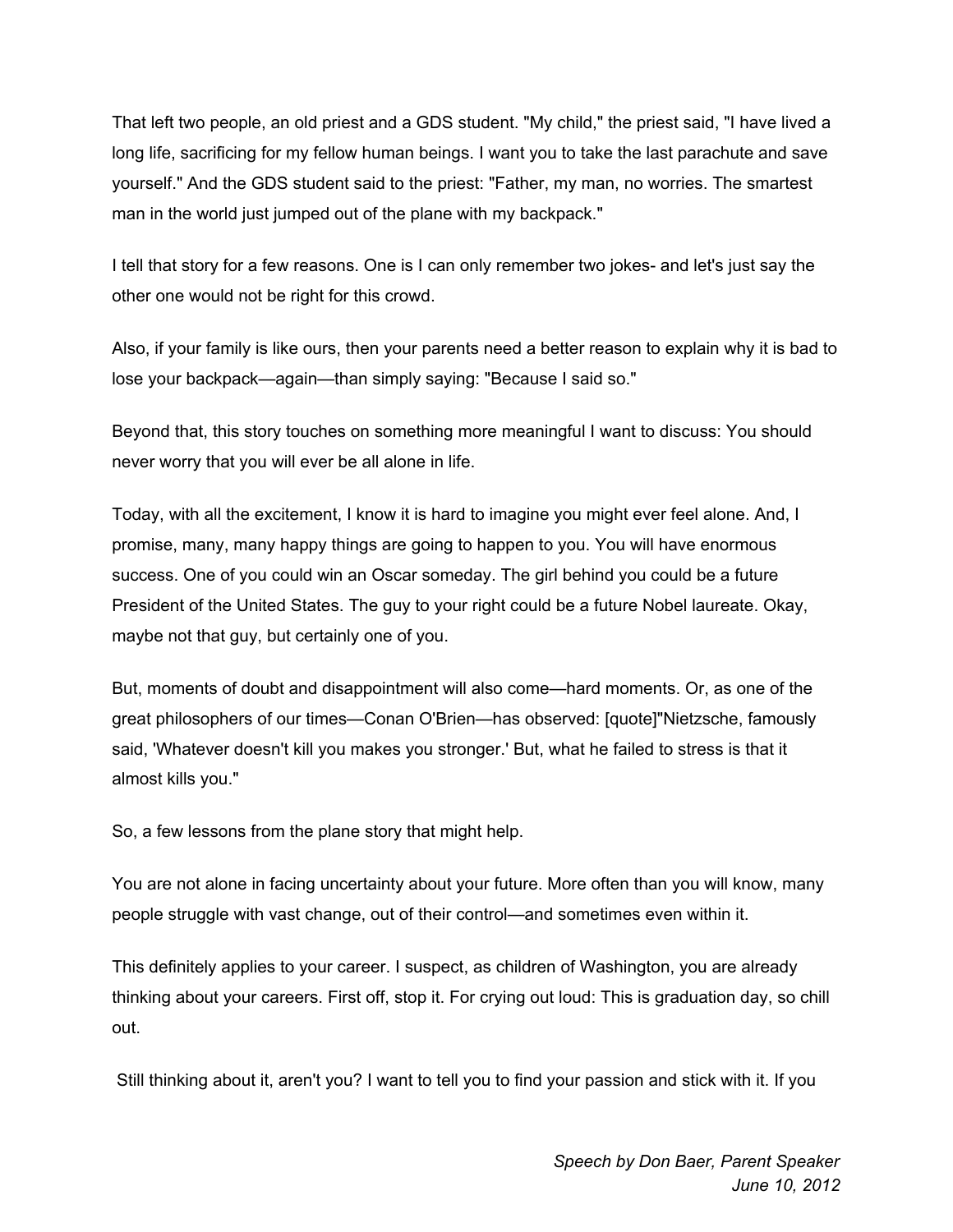can, then more power to you. But, every walk of life is changing at warp speed. So, in the face of the certain uncertainties in your life's plan, it is worth remembering two truths: First, you are going to have ups and downs. And, second, you will almost never know until years later which are the ups and which are the downs.

I started my career as a lawyer in New York—for three years, five months, and three days. It was pretty clear after about a year that law, however noble a profession, wasn't for me. I was frustrated about letting precious time pass without getting on to work that mattered to me—but afraid to take the leap. Yet what I learned in those extra few years as a lawyer gave me a grounding that has helped every step of the way. I learned I could leap and not crash. And, more crucial, one day in my final months at my law firm, I was lucky to meet the most important person I ever met in my life—the person who has been my wife almost 25 years and the mother of our two wonderful sons.

One thing about never being alone is that, sometimes you should make yourself that way anyway—away from the frenzy of the crowd, just like that GDS kid who stayed calm. We are living in the Age of Social-media, networks, everything. Much good comes from this. Yet, it is worth trying, perhaps every day, to be alone for a bit—in silence, in solitude. Collaboration is critical, but so too is thinking by yourself, for yourself.

Another reason you will never be alone is because the world isn't going to leave you alone. It will expect you to help make it better, indeed to lead it to unprecedented solutions for unexpected challenges.

I heard a recent report on public radio about the Raw Deal this year's graduating class faces. You know about this, as the first one for which all four years in high school have been in the shadow of our economic downturn. But, as one senior said at the end of that report: In some ways, every generation gets a Raw Deal. Think about the Class of 1932, graduating into The Great Depression and the rise of fascism. Or the Class of '72, with Vietnam and social unrest. Those classes, and in some ways every one before and since, turned what seemed like raw deals into better deals. It has never been perfect, and we have made plenty of mistakes. But every one of us is blessed to inhabit the world those who came before us could only imagine. You—especially you with your talents and opportunities—have the gifts to imagine and to create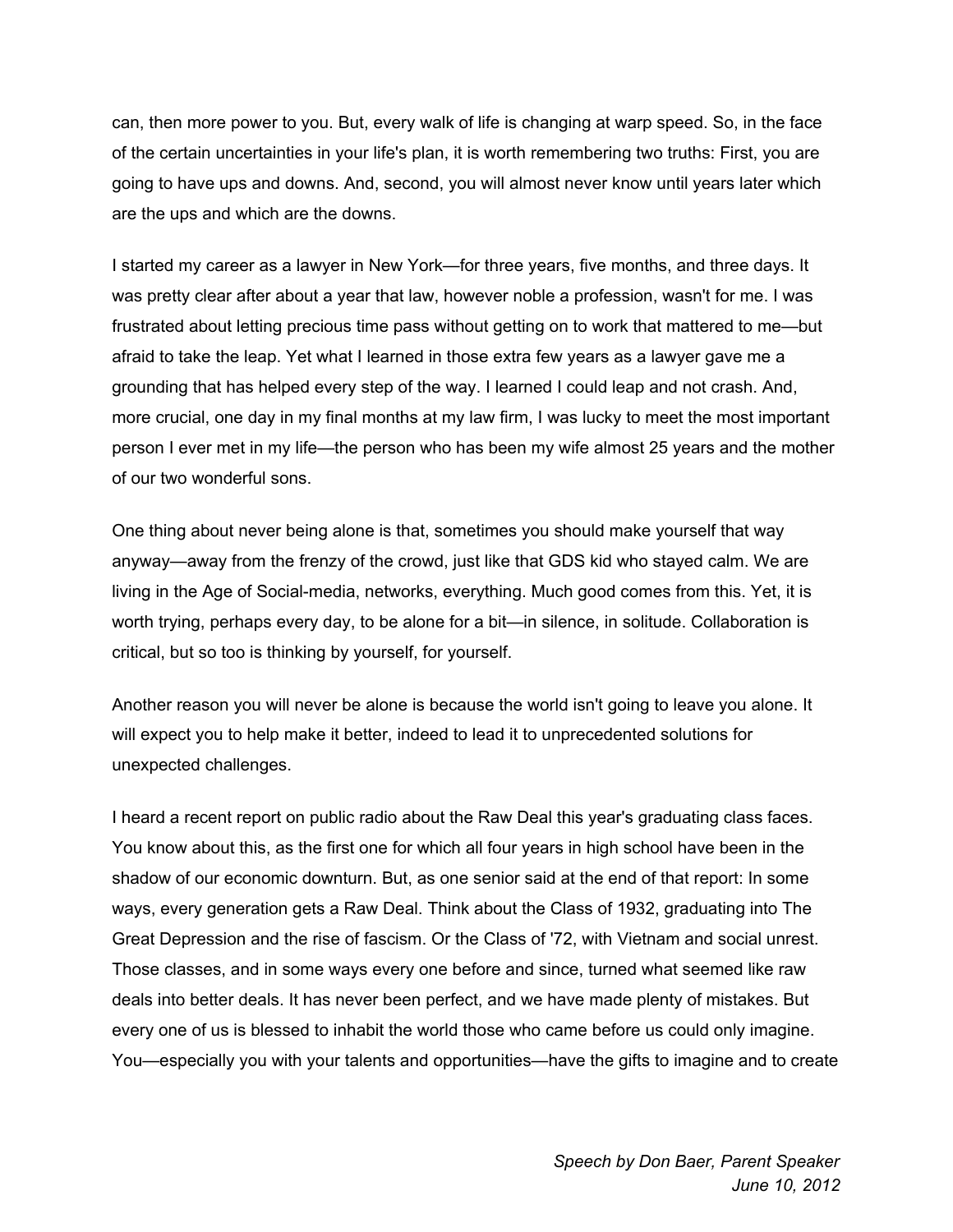yet another better deal for the world.

When you do, I hope you will avoid the fate of that smartest man in the world and stay humble. At another graduation last month, our family watched civil rights leader John Lewis receive an honorary degree. He once helped lead a revolution and was nearly beaten to death, has served in Congress and stood up for what is right for decades. But all he said for himself at graduation was: "I only try to help. I only try to do some good."

The people who founded your school as a place of searching, who were bold enough to make it the first integrated school in the nation's capital, still had a humility about progress. They understood progress—in the world and in life—is a long journey, not a fixed place: After all, the place they named Georgetown Day School has never even been in Georgetown—I guess Tenleytown Day School was taken. They knew we would still be working, years later, to do better to understand and appreciate one another. Their message still matters: Be patient with one another and never stop pushing ourselves further. In that tension, it seems to me, lies the best of GDS.

GDS also means you will never really be alone, as long as you remember you have everyone here—especially those classmates you sit with now. None of these people will ever give up on you. So, don't give up on them either. Believe me, especially for your parents: All you ever have to do is throw us a grin, raise an eyebrow, or mumble a syllable or two, and we will always be there. Because, everyone here, old and young, through whatever happens, we are all in it together.

That is how our family has always felt at GDS. This is our last official event after eighteen years—or, as I count them, twenty seven separate tuition years. For all the "nobody's different from you and from me" Assemblies, the classroom inspiration, the sports triumphs and defeats, the Black Box and Blues Alley performances, the Ethiopian adventures, the sports banquet Popeye's fried chicken, and even the gym's audio system—for all the joy and the friends who have been there through all the ups and a few downs: We will hold you in our hearts forever.

Class of 2012, I want to leave you with the best goodbye I ever knew- actually not a goodbye at all, but a hello to every day's possibility. It is a simple way to say what I have talked about: That life holds many things you can count on and many things you cannot control. What matters, as